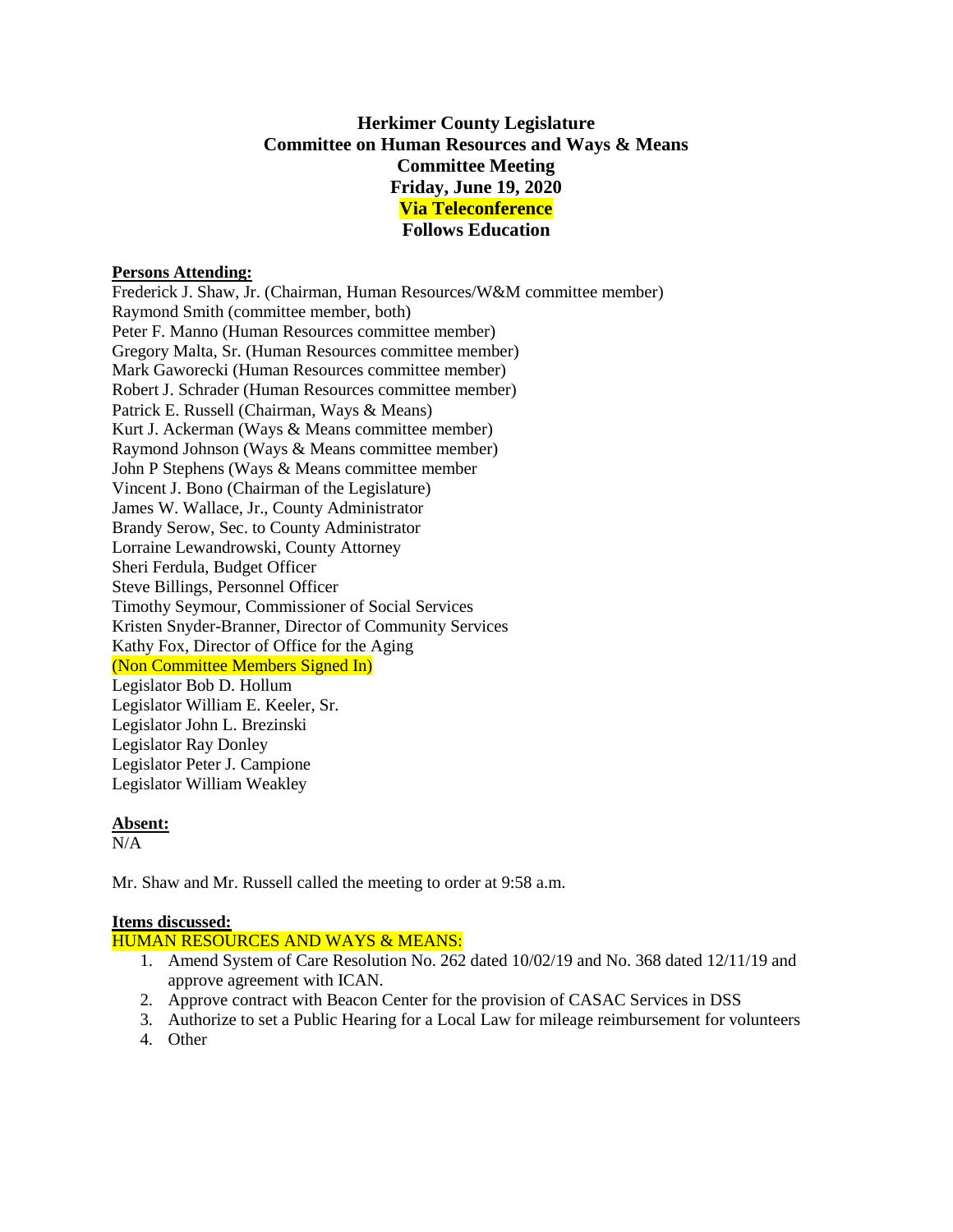#### **Committee Vote Record:**

#### HUMAN RESOURCES AND WAYS & MEANS:

Mr. Shaw stated "Item one is amend System of Care Resolution No. 262, dated October 2, 2019 and No. 368 dated December 11, 2019 and approve agreement with ICAN. Can I have a motion?"

Item #1 – On motion of Mr. Schrader, seconded by Mr. Malta for Human Resources and on motion of Mr. Bono, seconded by Mr. Ackerman for Ways & Means, Item #1 was voted on, approved and moved for Resolution.

Mr. Shaw stated "Item two is approve contract with Beacon Center for the provision of CASAC Services in DSS."

Tim Seymour stated "We previously contracted with our Mental Health Department. Mike LaPorte was the employee who was conducting these assessments for us. Mike is retiring July  $1<sup>st</sup>$  so Kristen has no other credential case managers up there that can do this so I reached out to Beacon Center, Jackie West, and she gave me a proposal that ended up being about \$4,000 less than what we were paying so I am bringing it to you guys for approval. This is mandated for us."

Item #2 – On motion of Mr. Bono, seconded by Mr. Gaworecki for Human Resources and on motion of Mr. Bono, seconded by Mr. Smith for Ways & Means, Item #2 was voted on, approved and moved for Resolution.

Mr. Shaw stated "Number three, approve mileage for volunteers using Wellness in Nutrition funds in Office for the Aging."

Lorraine Lewandrowski stated "Kathy has a number of volunteers, I'm not sure how many, who have helped to fill in over COVID to deliver Meals on Wheels to people. I tried to do some research on it and it's not as easy as it would seem. There are a number of counties around the state that have adopted Resolutions authorizing volunteers to get paid mileage however when we did legal research we found that authorizing volunteers to be paid mileage is something that had to be done by a local law. For example, we found one local law for Chautauqua County where they adopted an actual local law approving mileage at an IRS rate for certain categories of volunteers. That was the first issue that surfaced. The second issue that surfaced was how auditors handle what volunteers are paid in terms of mileage. Our Auditor Tricia Lucas at D'Arcangelo sent me a memo she had done for other municipalities. The most volunteers can be paid, if we authorize them to be paid, is \$0.14 per mile. If they get more than the \$0.14 per mile and get the IRS rate, that difference becomes taxable income to them. The County would have to issue appropriate tax documents. We also researched the possibility of giving the volunteers some sort of small stipend or something like that. The Auditor again told me that, there is a thing in the IRS called Volunteer Rule. If they are going to be called a volunteer they can only be paid 20% of what a normal rate of pay would be for someone in that position. Otherwise it looks like they are assuming an employee status. The other issue that came up was, we do have students that help out on occasion as interns. However, we do have a template agreement that we have developed over the years so that if you are an intern, here helping out in the County or gaining work experience, you sign the agreement that you are not an employee. You are responsible for yourself if you get sick on the job. The entity that sends you is responsible for you Worker's Comp. There were a number of complicating factors that I was actually surprised of all the factors that came up on what seemed to be a very simple issue but the IRS has some very detailed rules on that and were provided to me by the CPA at D'Arcangelo. I think I would just ask the committees to consider all of these issues first but I didn't know if Kathy had a presentation of how many people she has and what their goal is for the Office for the Aging."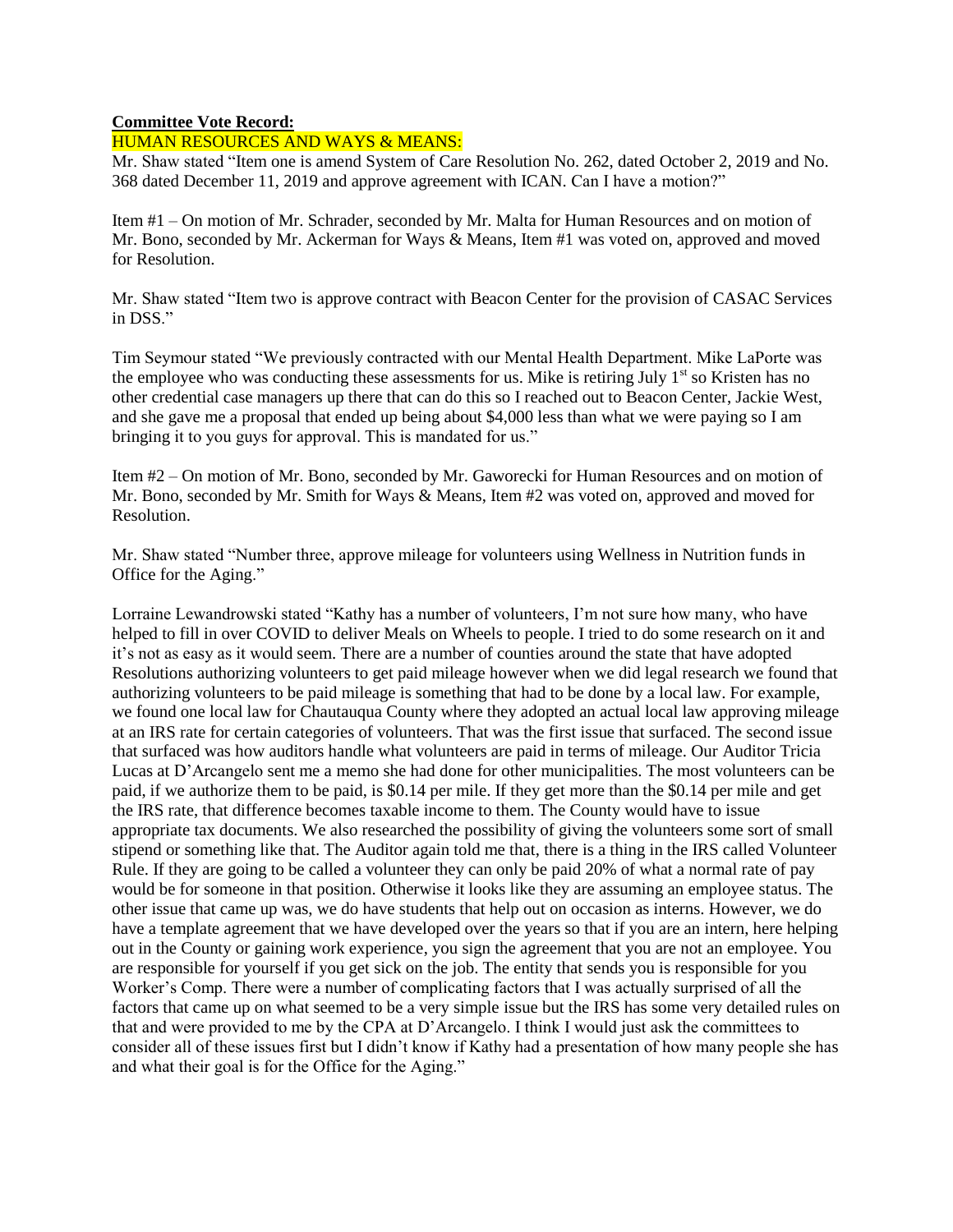Kathy Fox stated "We currently have two volunteer Meals on Wheels drivers that are requesting mileage because we have paid mileage in the past and we do pay mileage to our advisory council member who comes from Old Forge. That's currently what we have. Two people that are requesting pay for mileage. If we are considering a stipend of 20%, these people would be paid at the minimum wage for the amount of hours and typically for route it's three hours so they would be getting like \$30.00 plus their 57.5% mileage. That's something to consider too. We had always paid them before, any volunteers that we had, so we just went with the same thing that we had done before and now I am sort of stuck. I have a volunteer that has waited a month to be paid mileage and can't get paid. I'm just trying to get a solution here. I'm not sure exactly what we can do but even paying at the IRS rate of \$0.14 per mile, that hasn't been changed since the 1970's and we can pay above the \$0.14 but we would have to supply them with a 1099 if they make over \$600 for the year. I did have a discussion with Rob Malone before about any volunteers that we had would be covered under our Workers' Comp. That's what I was advise before too because we have volunteers at the meal sites too. They just don't request mileage because they don't use it."

Mr. Russell asked "The question I have, are they volunteers or aren't they volunteers?"

Kathy Fox responded "Yes. They are volunteers. Just to explain to you we reduced the number of Meals on Wheels routes significantly so that the older adults would be exposed to less people and be did have to furlough quite a few of our older drivers. Our routes now are considerably longer than they were before so it's a significant amount of money. Just to give you an idea, at our mileage rate, the mileage the volunteer turned in, if we paid at our rate it would be like \$218 a month. They are driving a considerable amount of miles and we are not having to pay their wages. I understand your point. I think when you don't consider paying mileage to volunteers you might exclude some people that might be able to volunteer who just can't afford to pay for the gas and with the minimum wage issues that we are having with the minimum wage going up, we want to encourage as many volunteers to help us out as possible so that we can sort of put a gap in there with the increases in the minimum wage. This is something going forward I sort of had made a plan of that I was going to try and get more volunteers so that we could that we could reduce the impact of the minimum wage increases over time so I think offering them mileage or some other stipend. At least help cover their gasoline costs and the wear and tear on their vehicles too."

Mr. Johnson asked "How about a gas card?"

Lorraine Lewandrowski responded "No. From what I have found you cannot give gas cards. They are considered to be a gift."

Mr. Gaworecki asked "This is for Lorraine. If I understand you right we can go up to the IRS but then we would have to give them …."

Lorraine Lewandrowski stated "Well, if we want to pay volunteers we do need to have, if you're going to do it the right way, you would adopt a Local Law. I know other counties have adopted Resolutions and some of them told me they never have been audited and never had a problem with it. However, according to what we are finding in our research, if you're going to do it the right way you need to adopt a Local Law stating they are going to get mileage."

Mr. Gaworecki stated "But as far as the taxes."

Lorraine Lewandrowski stated "Yes. If they are getting the IRS rate then they get taxed on the difference between \$0.14 and the higher rate. It would entail more paper work by us and then they would be subject to tax."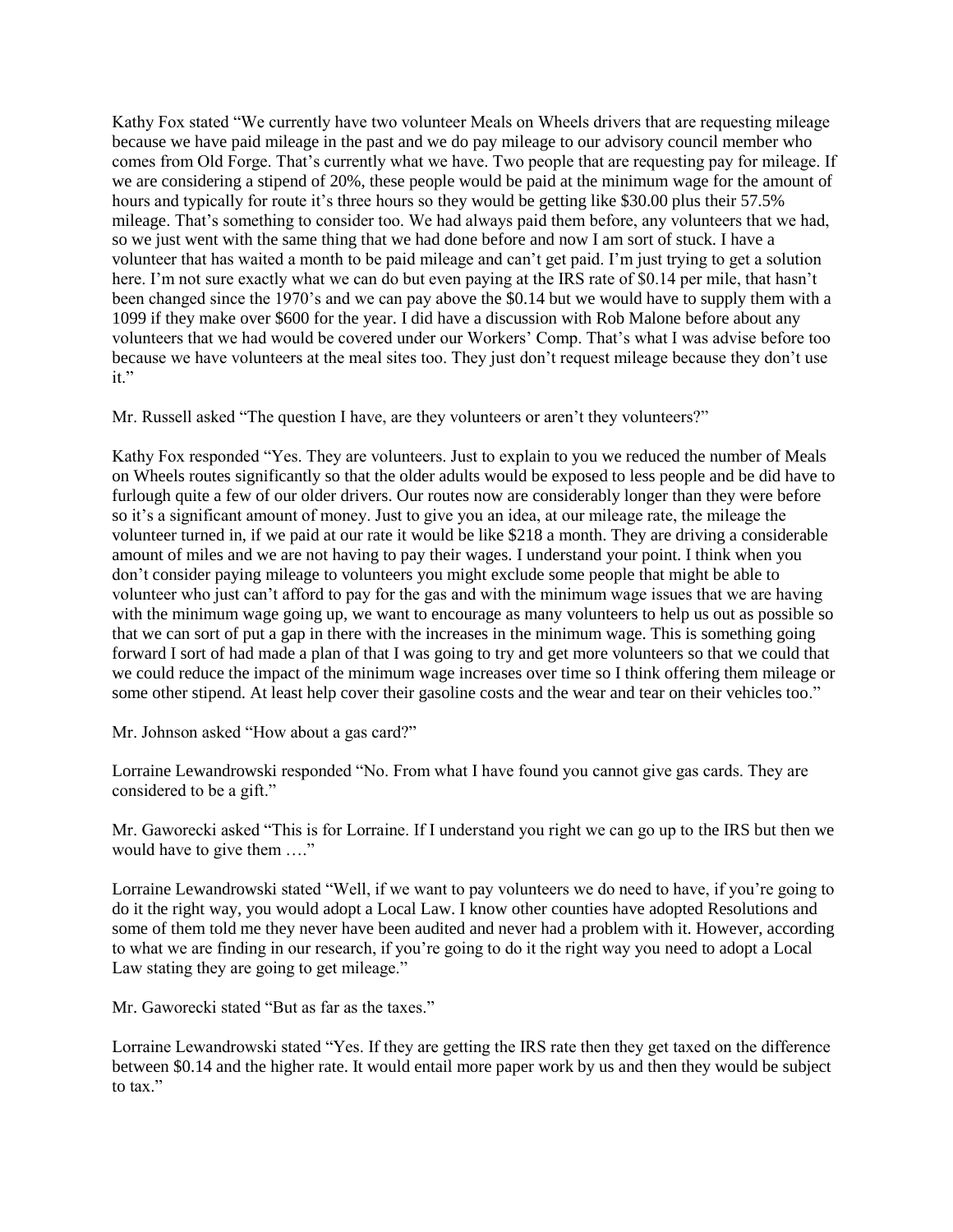Mr. Gaworecki asked "Is that paperwork for us pretty much automated? If we had to give them a 1099 is it that much more work for us?"

Mr. Wallace stated "No. Not with the numbers we are talking about."

Mr. Johnson asked "Question for Jim. 100% reimbursed by the state, are we going to see programs like this go away? I know our state is in financial difficulty."

Mr. Wallace stated "Sheri and I have been going through this on almost a daily basis. We are counting on 80% of any dollar at best. So if we think we are going to get \$20,000 from the state it will be \$16,000."

Mr. Schrader stated "Kathy, with the situation with volunteers being that you are cutting them down because of a lot of the elderly people aren't able to deliver, do you see a situation where we will not be able to accommodate as many people or no if we don't pay?"

Kathy Fox stated "It's hard to tell at this point. We have started reaching out to some of our employee drivers to see if they want to return to work and there is quite a few of them that don't. I'm not quite sure. This has always been a difficulty with us trying to find paid drivers let alone volunteer drivers so the ones we do have, I would definitely like to keep the volunteers. I'm not sure at this point. I mean, it could go either way. The volunteers we are getting right now are actually younger people which I would like to encourage that. It's always good to have the interaction with the younger people and the older adults. Encourage those younger people to volunteer."

Mr. Schrader asked "In your estimate do you think we can get away with the \$0.14 or go with the higher rate?"

Kathy Fox responded "I would like to go with the higher rate. \$.014 a mile is not very much."

Mr. Stephens stated "Just so everyone is aware we also have this same topic coming up next in Public Safety for our Deputy Fire and EMS Coordinators to be reimbursed which was done in the past apparently so I just want everybody to be aware of that. I don't think it's a huge issue because I don't think anybody is going to make over \$600 anyways. They are liable for their own vehicle if they get in an accident or anything on our behalf. Just wanted to make you aware in Public Safety the same issue is coming up."

Mr. Gaworecki stated "So in summary, if we do pay the mileage we have to enact a Local Law and we have to provide them with tax document."

Lorraine Lewandrowski stated "Yes. I think if the Legislators want to do it they should do it the right way. It's a little bit harder to do jumping through the hoops of the Local Law but I think doing it the right way, and we have explored all of the IRS ramifications thanks to Tricia at D'Arcangelo, so doing it the right way and adopting a Local Law. Also we spoke with the insurance carrier to have an agreement with the volunteers as well so that we know what happens. If someone is injured on the job, they fall delivering a meal to someone or they get into a car accident or whatever, what will their insurance cover and what will our insurance cover and how it would work with Worker's Comp. I believe there was an injury a few years ago with a Deputy Fire Coordinator getting injured on the job and our Comp had to cover that. Bringing this has provoked a lot of research and try and clarify all of the issues."

Mr. Gaworecki stated "This Local Law, if we were to do this, would this cover the County as a whole, or just certain departments?"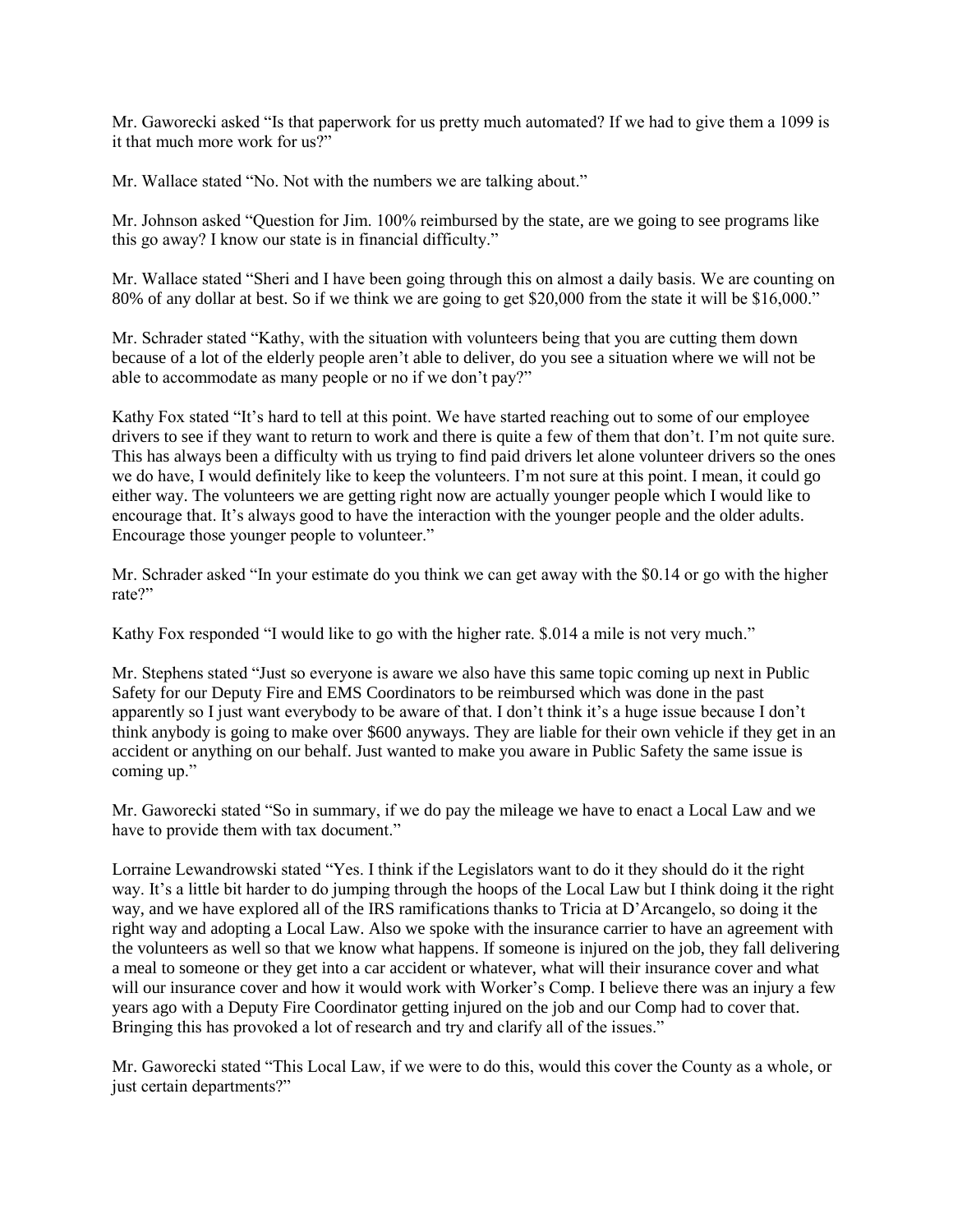Lorraine Lewandrowski stated "We can specify. The one for Chautauqua County was specifically for people who were doing certain categories of work. The mileage reimbursement rate would be at a maximum allowable rate. Managers who are working in certain areas could be reimbursed. They would not be an employee relationship."

Mr. Gaworecki stated "So we wouldn't have to redo this every time someone asks to give someone mileage?"

Lorraine Lewandrowski stated "No. You can adopt a blanket local law maybe for Office of the Aging volunteers and then if you want to consider the Deputy Fire Coordinators."

Mr. Russell asked "The Deputy Coordinator is a paid position, right?"

Mr. Stephens responded no.

Mr. Russell asked "He is volunteering?"

Mr. Stephens stated yes.

Mr. Wallace stated "What do we need to start the process of doing a Local Law?"

Lorraine Lewandrowski stated "If you guys make the recommendation we can prepare for the following Legislative meeting."

Mr. Wallace asked "Would we need to set the Public Hearing? Should we set the Public Hearing?"

Lorraine Lewandrowski responded "Yes. We would have to have a Public Hearing. I can draft a proposal of the law for you guys to look at prior to and also propose an agreement with the Office of the Aging volunteers."

Mr. Schrader stated "I motion that we hold this off and do the Local Law then. Is it all right with the committee Fred?"

Mr. Gaworecki seconded the motion.

Mr. Russell asked "When will that be?"

Mr. Wallace responded "August 12th at 6:30 p.m."

Mr. Russell stated "What are you going to do in the mean time? These people are using their own vehicles."

Mr. Bono asked "Can you make it go retro?"

Lorraine Lewandrowski responded "I don't know on Local Laws if you can go retro. I would have to look into it. We have had contracts where we started contracts and we have already had services provided."

Mr. Wallace asked "Kathy, how many people do you have?"

Kathy Fox responded "Three currently."